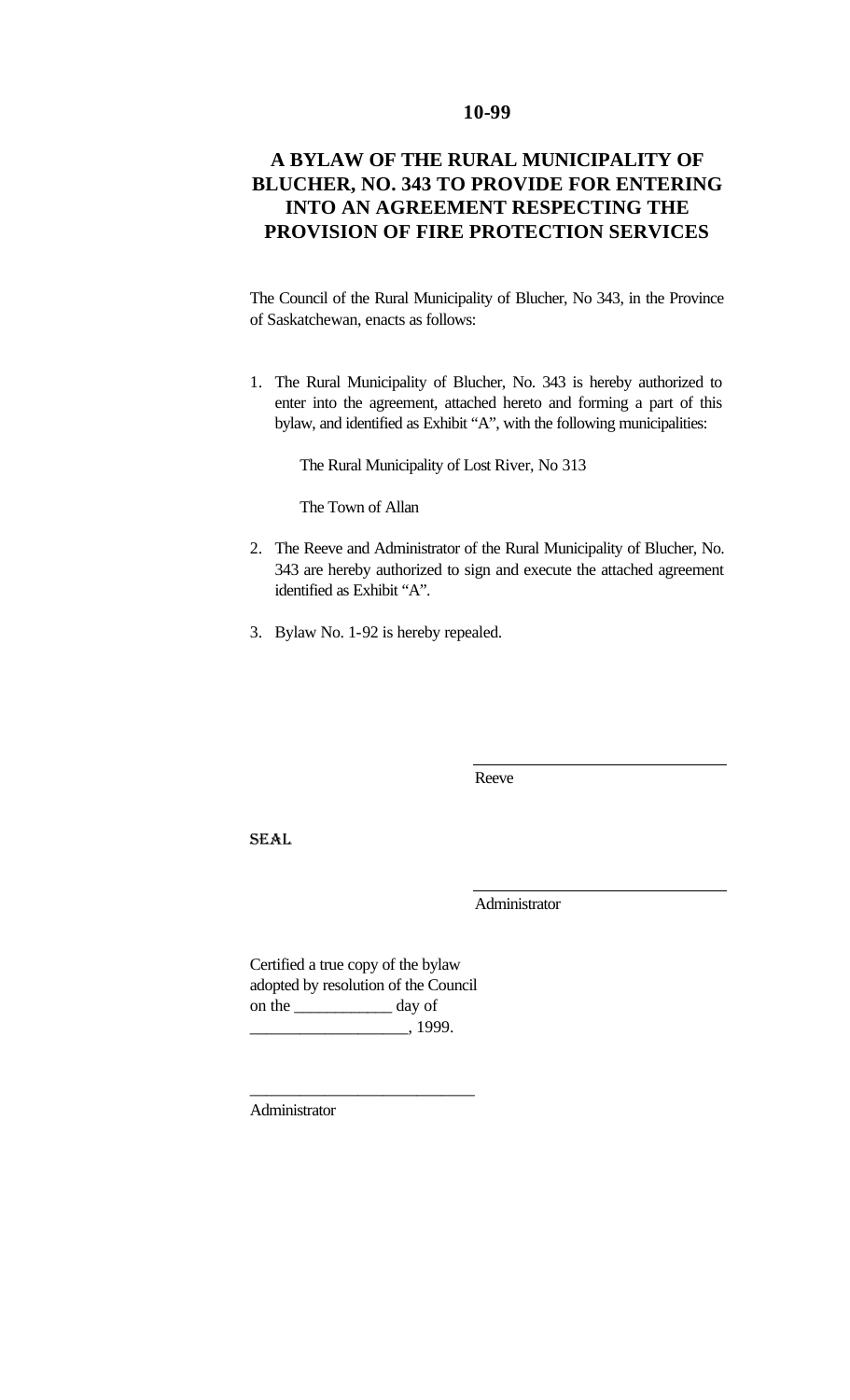### **Exhibit "A" to Bylaw No. 10-99**

Memorandum of Agreement made this \_\_\_\_\_\_ day of \_\_\_\_\_\_\_\_\_\_\_\_\_\_\_\_, \_\_\_\_\_\_\_

Between: The Rural Municipality of Blucher, No. 343, a municipal corporation of and in the Province of Saskatchewan, hereinafter referred to as "RM #343"

And

The Rural Municipality of Lost River, No. 313, a municipal corporation of and in the Province of Saskatchewan, hereinafter referred to as "RM #313"

And

The Town of Allan, a municipal corporation of and in the Province of Saskatchewan, hereinafter referred to as "Allan."

WHEREAS the parties hereto are desirous of providing in this Agreement for the following:

- a) An association of the parties hereto for the purpose of establishing and operating a fire protection district, hereinafter referred to as the "District".
- b) The constitution of a representative Committee to administer the operation of fire protection in the District (hereinafter called the "Committee") and the delineation of the boundaries of the said district.
- c) The respective contribution of each party to the capital cost of furnishing the requisite equipment and storage facilities for utilization in fire protection in the District.
- d) The respective contribution of each party to the operating expenses of the Committee in providing fire protection in the said District.

NOW THEREFORE THIS AGREEMENT WITNESSETH AS FOLLOWS:

### **DISTRICT**

- 1. The District shall be called the "Blucher Lost River Fire Protection District", hereinafter referred to as the "District".
- 2. The District shall encompass the following areas:

The whole of the Rural Municipality of Blucher, No. 343, nine (9) townships.

A portion of the Rural Municipality of Lost River, No. 313 described as follows:

- Township 33, Range 1, West of the 3<sup>rd</sup> Meridian
- Township 33, Range 2, West of the  $3<sup>rd</sup>$  Meridian
- Township 32, Range 1, West of the 3<sup>rd</sup> Meridian, excluding Sections 6 and 7
- Township 32, Range 2, West of the  $3<sup>rd</sup>$  Meridian, excluding Sections  $1 12$  and  $17 -$ 20
- Township 31, Range 1, West of the  $3<sup>rd</sup>$  Meridian, excluding Sections 1 –24, 30 and 31

#### **COMMITTEE**

- 3. The Committee shall be called the "Blucher Lost River Fire District Committee", hereinafter referred to as the "Committee".
- 4. The Committee shall be composed of five (5) members as follows:

Three (3) members representing the Rural Municipality of Blucher, No, 343.

One (1) member representing the Rural Municipality of Lost River, No. 313.

One (1) member representing the Town of Allan.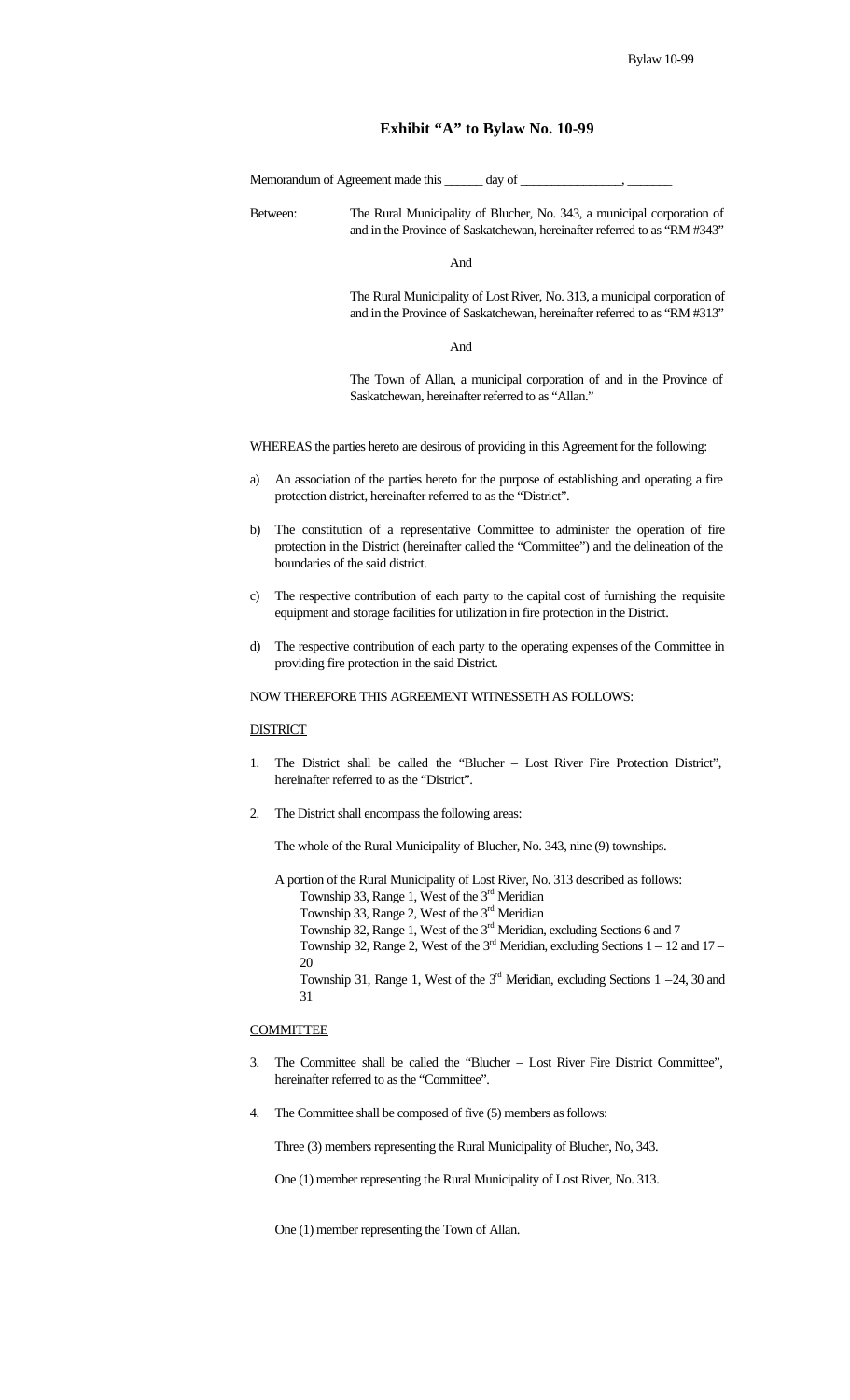- 5. Term of office and qualification of each member appointed to the Committee shall be determined by the party appointing such member, but the term of office shall in no case be less than one (1) full calendar year.
	- a) The Committee may delegate to the Secretary Treasurer and Fire Chief such powers as the Committee shall, from time to time, deem appropriate.
	- b) The Procedure to be followed by the Committee in conducting its business meetings shall be as set out in Schedule "A" to this Agreement.

### 6.

- a) The Committee shall, inter alia have the general power to conduct preliminary negotiations and to report back to the municipal councils of the municipalities first named in this agreement as to their findings, to operate, maintain and use the fire fighting equipment; and to recommend for payment, to the Councils or to the designated Council, first named, all expenditures incurred in connection with the operation and maintenance of fire fighting equipment that is under the control of the Committee.
- b) The powers and duties of the Committee may be broadened or abrogated from time to time as unanimously determined by the parties to this Agreement and evidenced by supplemental written agreements duly ratified by the Councils of the respective parties to this agreement but the Councils of the municipalities first named in this agreement shall be the parties that enter into all contracts and/or agreements and pass all necessary bylaws in respect to the said District.

#### EQUIPMENT

- 7. All the parties hereto, except Allan, shall contribute, as indicated on attached Schedule "B", to the capital and annual operating costs incurred in operating and maintaining the necessary fire fighting equipment.
- 8. Allan shall provide and maintain suitable storage facilities to the Committee for the said equipment and shall be reimbursed, by the other parties, an amount equivalent to 50 % of the annual maintenance costs.

# **GENERAL**

- 9. The parties agree to perform and do all acts necessary in order to ratify and confirm this Agreement. In particular, each of the Parties agree to pass a Bylaw ratifying the execution of this agreement.
- 10. In the event for any reason, it may become necessary to cancel this Agreement, the assets that are available for distribution after paying all liabilities, shall be paid to the respective municipalities in proportion to the sums paid in respect to the capital investment.
- 11. It is understood and agreed that this agreement shall be continuous but the agreement may be terminated by either party to the agreement giving twelve (12) months notice in writing.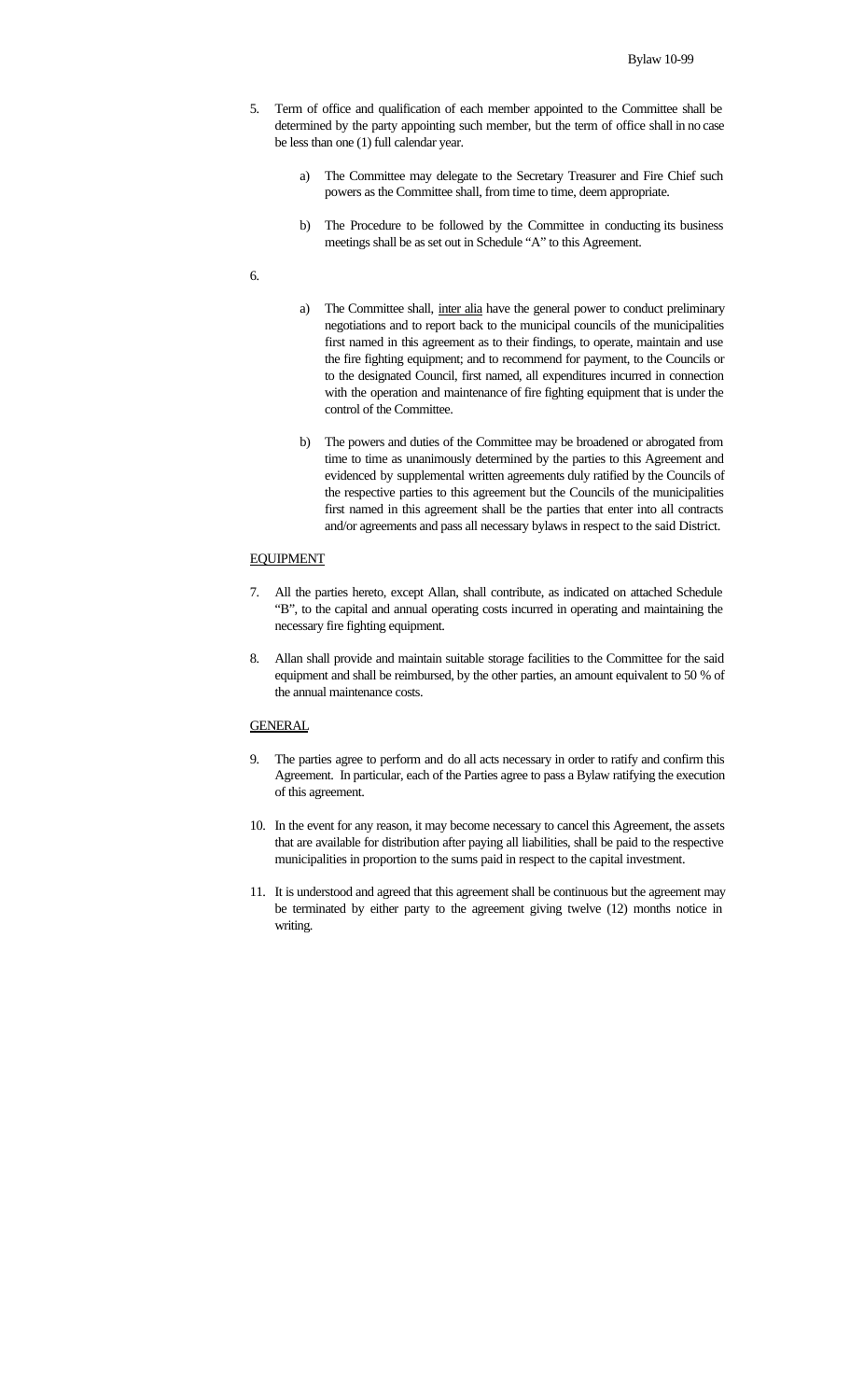# **SCHEDULE "A" ATTACHED TO EXHIBIT "A"**

### **and forms part of Bylaw 10-99**

### **BYLAWS OF THE BLUCHER RURAL FIRE DISTRICT COMITTEE**

- 1. The Committee shall elect from amongst its members a Chairman who shall hold office for a period of one (1) year from the date of election; there being however no limitation on the number of terms to which any one member may be elected as Chairman.
- 2. The Secretary Treasurer appointed by the Committee shall record the minutes of all meetings of the Committee and shall have charge of and possession of the Committee records.
- 3. The Secretary Treasurer shall be responsible for providing each member of the Committee a copy of all minutes of all meetings of the Committee within fifteen (15) days of the date of any of said meetings.
- 4. The Committee shall have at least one (1) regular meeting in each year, at such time as the Committee shall from time to time determine.
- 5. The Chairman shall have the power to call for a special meeting of the Committee at such times as he shall deem fit, in addition to the regular meeting set out in paragraph four (4) hereof.
- 6. Any three (3) members of the Committee shall have the power to call for a special meeting of the Committee and shall do so by providing the Chairman of the Committee with seven (7) days written notice of their intention to convene a meeting of the Committee.
- 7. No business shall be conducted at a regular or special meting unless there is a quorum of three (3) members of the Committee present at the meeting when the meeting proceeds to business.
- 8. All resolutions of the Committee shall require a simple majority of the quorum present at the meeting where the resolution is passed.